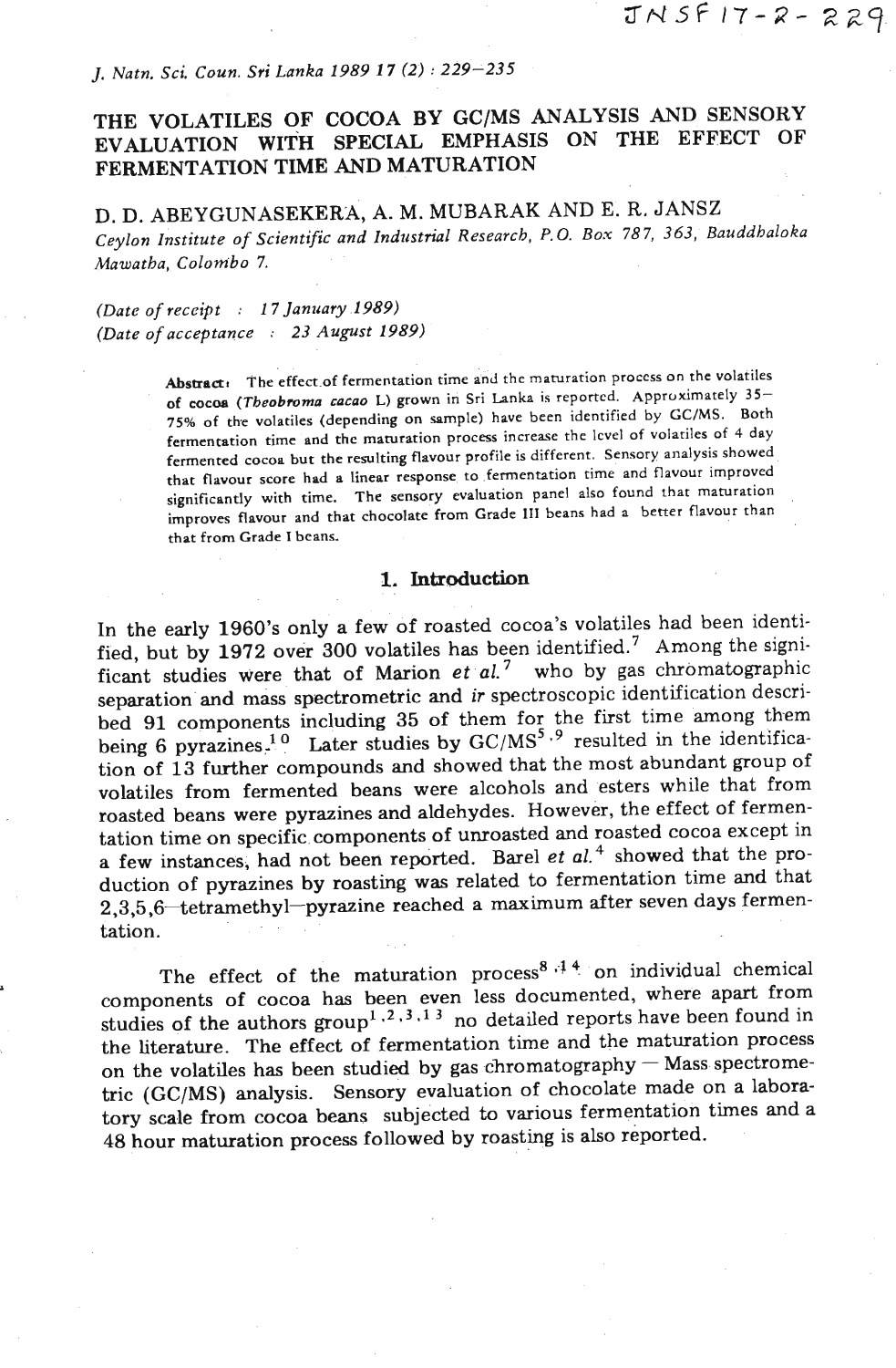## **2. Experimental**

### 2.1 Plant Material

*Theobroma cacao* pods were obtained from Wariyapola Estate, Matale, Sri Lanka in the major season (September to December) of 1987.

### 2,2 Fermentation

The basket method was employed to ferment cocoa beans.<sup>12</sup> Each basket contained 12-17 kg beans and pulp and fermentation lasted upto 6 days. Samples (one basket each) were drawn on the 2nd, 4th and 6th days respectively for experimental purposes,

# 2.3 Maturation

Cocoa beans  $(10-15 \text{ kg})$  were subjected to the maturation process after the 4th day of fermentation, by holding the beans (spread on coir matting, in a layer of 5 cm) at an ambient temperature  $(28^0 - 29^0)$  with little drying in the shade. The period of maturation was 48 hours. Turning of the beans were carried out after 24 h to ensure proper aeration.

### 2.4 **Drying** and Roasting

Cocoa beans, control (unfermented) and treated were sun dried by spreading on coir matting  $(3-4 \text{ days})$ . The dried beans were spread on a tray and roasted at 140°C for 30 min in a Memmert UL 50 oven.

#### 2.5 Extraction and Trapping of Volatiles

Cocoa powder (100 g) obtained by grinding roasted and deshelled cocoa beans were placed in a round bottomed flask (500ml) with distilled water (275 ml). Extraction and trapping of the volatiles were carried out using a modified Likens and Nickerson apparatus, with isopentane : diethyl ether (1:l) (25 ml) as the trapping solvent. The extract was evaporated in a concentration tube using a water bath  $(30^0C)$  to a volume of 1 ml (approximately 20-30 min).

# 2.6 Identification of Volatiles by GC/MS

Analysis of the cocoa volatiles  $(1.0 \mu l)$  was carried out using a Shimadzu Gas Chromatograph-Mass Spectrometer (GC/MS-QP 1000A) linked on line to a CRT (Cathode Ray Tube) display equipped with a printer-plotter.

# GC/MS Operating Parameters

Column : SPB-1 (SE 30) fused silica capillary column  $(0.25 \ \mu \text{m film})$ ,  $30 \text{mx}$ 0.32mm ID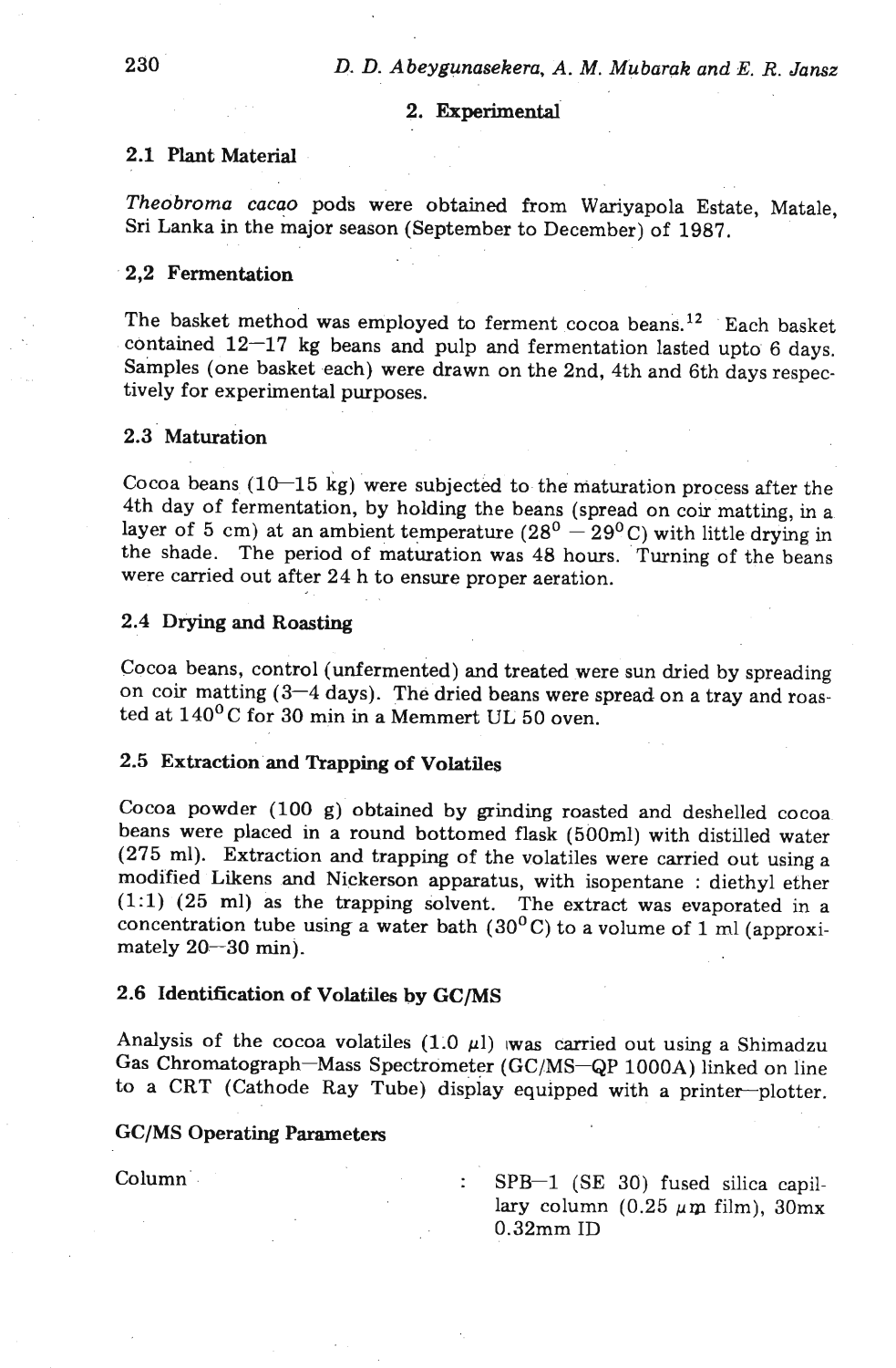The Volatiles of Cocoa by GC/MS Analysis and Sensory Evaluation

| Temperature Programme |                      | 1 min at $35^{\circ}$ C then to $230^{\circ}$ C at<br>$8^0$ C/min and hold 15 min |  |  |
|-----------------------|----------------------|-----------------------------------------------------------------------------------|--|--|
| Injection temperature |                      | $280^0C$                                                                          |  |  |
| Column head pressure  |                      | Helium, $0.8 \text{ kg/cm}^2$                                                     |  |  |
| Make up gas           | $\ddot{\phantom{a}}$ | Helium, 20 ml/min                                                                 |  |  |
| Injection             |                      | Splitless injection with 0.5 min wait<br>time                                     |  |  |
| Interface             | $\ddot{\cdot}$       | Glass jet separator, $250^{\circ}$ C                                              |  |  |
| Ionisation source     |                      | EI, 70 eV, 60 $\mu$ A at 250 <sup>o</sup> C                                       |  |  |
| Resolution            |                      | $\sim 2000$                                                                       |  |  |
| Mass range            |                      | $10 \sim 1000$                                                                    |  |  |

Identification of volatile components were carried out with the aid of mass spectral data in the computor data bank and the eight peak index of mass spectra.<sup>16</sup> In addition, most of the alcohols, aldehydes and pyrazines were identified using authentic standards.

# 2.7 Quantification of Volatile Flavour Constituents

Quantification of volatile flavour constituents was carried out by GC/FID using the same parameters given in Section 2.6 using the Shimadzu Gas Chromatograph GC-9A linked to a Shimadzu C-3RA Chromatopak data processor. Nonanoic acid was used as the internal standard.

# 2.8 Sensory **Analysis**

Chocolate samples were prepared on a laboratory scale<sup>11</sup> using cocoa beans that had been subjected to fermentation, maturation and roasting.

These samples were evaluated by a trained taste panel of the Ceylon Institute of Scientific **and** Industrial Research (CISIR) using standard techniques.<sup>6</sup> The samples were marked for flavour with a scoring system out of a total of 50.

### **3. Results**

### 3.1 Volatiles by *GC/MS* **Analysis**

Results of studies on chemical components of cocoa are shown in Table 1, where fermentation time was 0 (control), 2,4 and 6 days. In addition a 4 day fermented sample was subjected to the maturation process.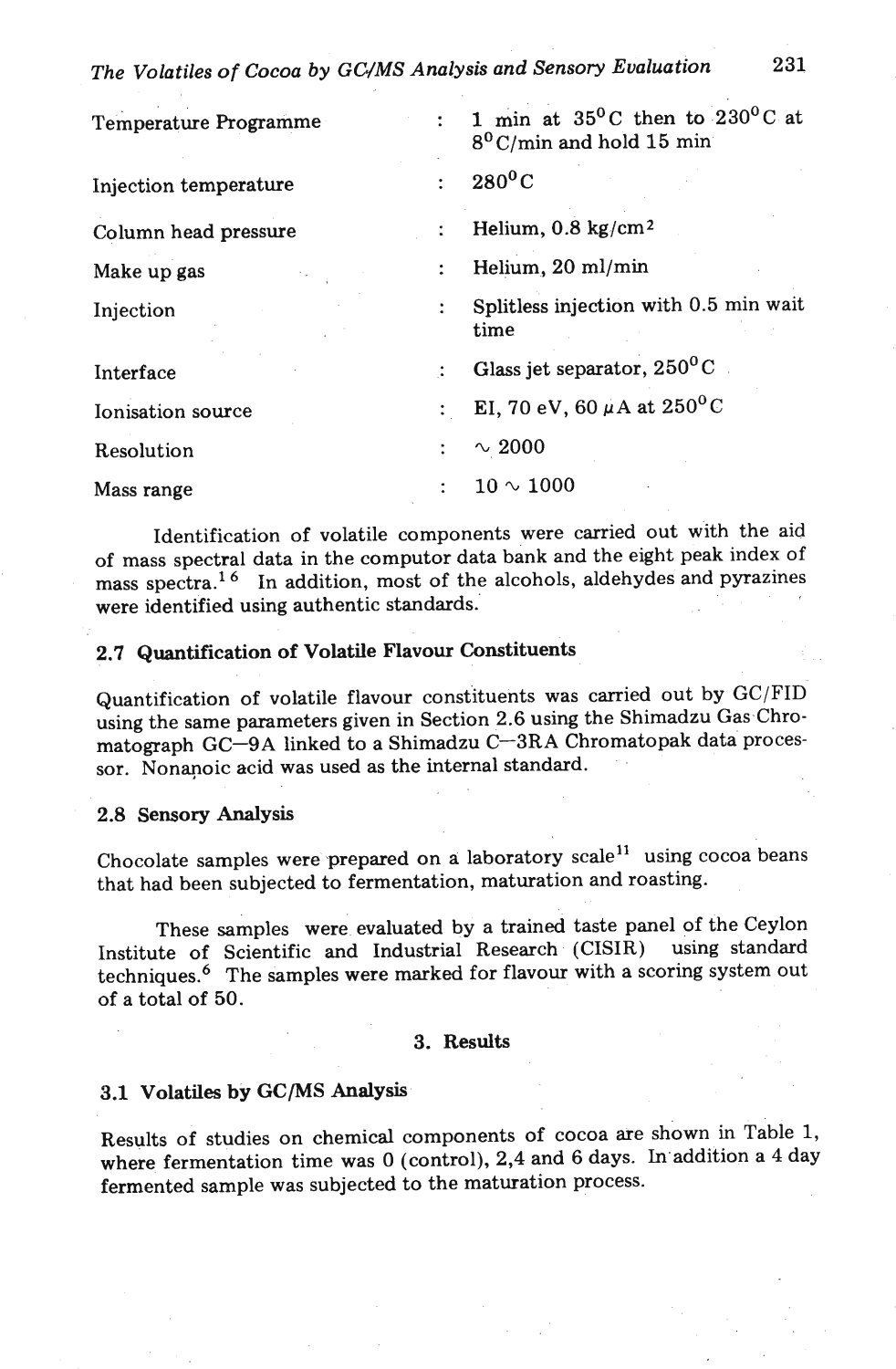| Compound                                 | <b>NFR</b> | 2FR       | 4FR       | 4F<br>2MR | 6FR       |
|------------------------------------------|------------|-----------|-----------|-----------|-----------|
|                                          | $\mu$ g/g  | $\mu$ g/g | $\mu$ g/g | $\mu$ g/g | $\mu$ g/g |
| Methylcyclohexane                        | 0.49       | 0.67      | 2.10      | 3.50      | 2.70      |
| 3-Methylbutan-1-ol                       | 0.07       | 0.54      | 4.54      | 3.04.     | 4.77      |
| Toluene                                  |            |           | 1.96      | 2.96      | 2.11      |
| n-hexanal                                |            |           | 2.53      | 2.38      | 3.50      |
| 3-methylbutyl acetate                    | 0.09       | 0.24.     | 3.46      | 4.56      | 6.54      |
| $Heptan-2-ol$                            |            |           | 1.66      | 1.07      | 2.87      |
| 2,5 dimethylpyrazine                     |            |           | 1.22      | 1.86      | 2.34      |
| Benzaldehyde                             | .          | 0.07      | 3.52      | 4.97      | 4.39      |
| 5-methyl-2-furfural                      |            | 0.07      | 1.67      | 2.46      | 4.40      |
| 2,3,5-trimethylpyrazine                  |            |           | 1.68      | 1.84      | 2.10      |
| 2-ethyl-3-methylpyrazine                 |            |           | 1.28      | 3.07      | 1.58      |
| Phenylacetaldehyde                       |            | 2.04      | 4.77      | 4.32      | 4.82      |
| Acetophenone                             |            | 0.21      | 0.36      | 0.39      | 1.17      |
| 3-ethyl-2,5-dimethylpyrazine             |            | 0.10      | 0.17      | 0.18      | 0.25      |
| 2,3,5,6-tetramethylpyrazine              |            | 0.34      | 0.61      | 0.92      | 1.08      |
| 2-phenylethan-1-ol                       |            | —         | 0.33      | 0.10      | 0.08      |
| Ethyl phenylacetate                      | 0.04       | 0.84      | 2.85      | 5.72      | 3.62      |
| 2-Phenylethyl acetate                    | 0.09       | 0.43      | 0.48      | 1.56      | 0.84      |
| Indole                                   |            |           | 0.24      | 0.44      | 0.52      |
| Eugenol                                  | 0.02       | 0.19      | 0.25      | 1.15      | 0.46      |
| 2-Butyl-3,5-dimethylpyrazine             |            |           | 0.71      | 1.38      | 1.29      |
| Ethyl decanoate                          | 1.41       | 2.43      | 3.59      | 3.52      | 3.91      |
| Ethyl dodecanoate                        | 0.04       | 0.89      | 1.40      | 2.22      | 4.47      |
| Ethyl tetradecanoate                     | 0.47       | 0.72      | 1.15      | 1.10      | 1.90      |
| Heptandecan-2-one                        | 0.14       | 0.64      | 1.06      | 1.96      | 1.25      |
| Ethyl hexadecanoate                      | 0.29       | 0.89      | 2.15      | 2.33      | 2.51      |
| Ethyl octadecanoate                      | 0.34       | 0.90      | 1.34      | 3.45      | 1.58      |
| Total identified $(\mu$ g)               | 3.4        | 12.2      | 47.0      | 62.4      | 67.0      |
| <b>Total</b> volatiles                   | 9.5        | 28.9      | 60.6      | 84.9      | 87.3      |
| (identified + unidentified)<br>$(\mu$ g) |            |           |           |           |           |
| % Identified                             | 35.7       | 42.2      | 77.5      | 73.4      | 76.7      |

Table 1. Volatile constituents of'cocoa with fermentation **and** maturation

2 day matured and roasted cocoa

 $2FR - 2$  day fermented and roasted cocoa

 $4FR - 4$  day fermented and roasted cocoa 6FR - 6 day fermented and

roasted cocoa

The sequence of volatiles are arranged in order of appearance in the gas chromatographic separation.

232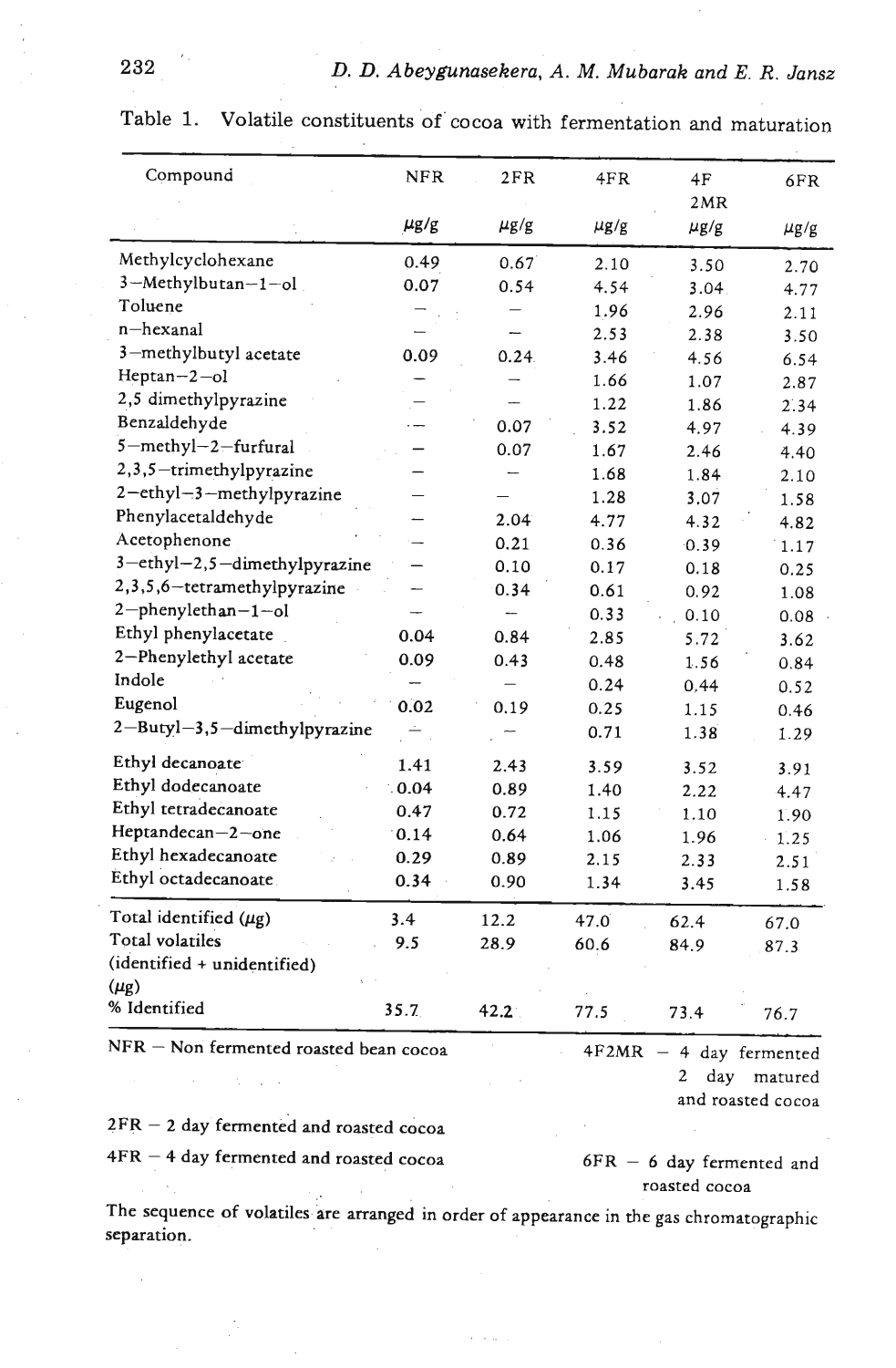# *The Volatites of Cocoa by GC/MS Analysis and Sensory Evaluation* **233**

Results show that total volatiles increase markedly with fermentation time. The general increase is reflected among all the flavour constituents identified. Although the maturation process increases volatiles in a 4 day fermented sample almost to the level of a 6 day fermented sample the resulting flavour profile differs. However, no consistent trend is discernable among the groups of compounds to conclude that any one group is preferentially formed or lost during maturation. For example, some pyrazines are higher in the matured sample while others are higher in the 6-day fermented nonmatured sample.

#### 3.2 Sensory Evaluation

The relationship between days of fermentation and flavour score (of chocolates) was found to be linear. The coefficient of variation was 27% and the response equation can be given as  $y = 10.5 + 3.8$  x (Figure 1) with a correlation coefficient of 0.996.



# **Figure 1. Effect of fermentation time on flavour score The vertical bars represent standard deviations**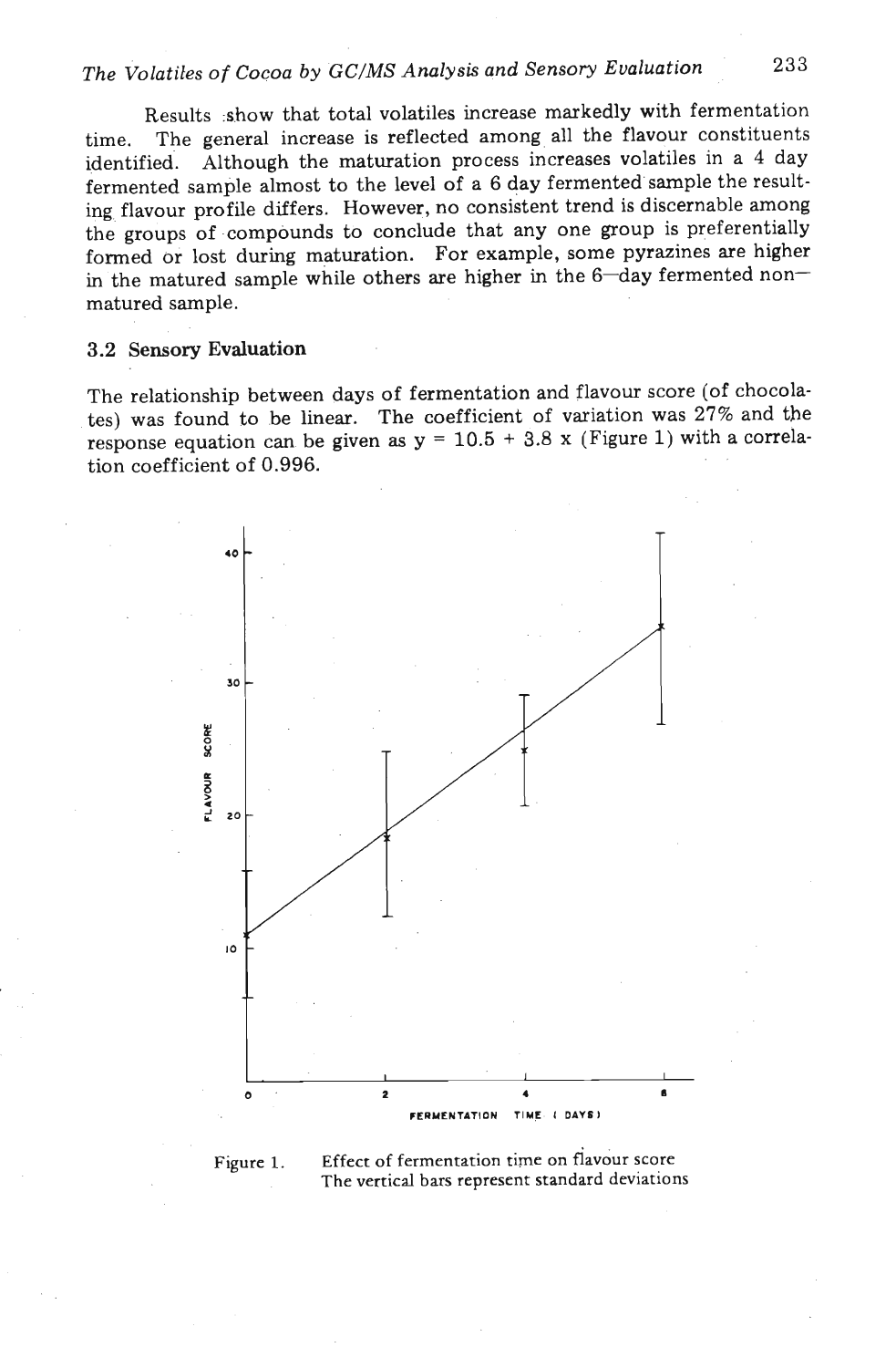The mean flavour score for cocoa that was matured was  $31.6$  and nonmatured was 23.9. The paired t test of the above 4 day fermented, matured and non-matured samples gave a result of 2.89 and is significant at the 2% level showing that there is a difference between the two types - the matured sample scoring significantly higher. However, on comparing the 4 day fermented, matured sample with a 6 day non-matured sample, no significant difference in scores were obtained.

A simultaneous set of experiments using Grade I and Grade I11 beans obtained from the cocoa trade gave the following results. The mean flavour score for Grade I beans was  $14.7 \pm 4.2$  and Grade III beans,  $23.6 \pm 2.0$ .

# **4. Discussion**

Both GC/MS analysis and sensory evaluation indicate that increasing fermentation time even up to 6 days improves flavour content. This is not surprising as Sri Lankan cocoa is mainly the forestero variety.<sup>12</sup>

GC/MS analysis shows that the flavour profile for a 4 day fermented cocoa bean differs on 2 days maturation when compared to 2 extra days fermentation. This is also not surprising as the conditions for maturation differ from that of fermentation (both the degree of aerobicity and temperature are different and would influence biochemical reactions). However, the results are too complex and as such it is difficult to draw any further conclusions.

Sensory analysis shows that maturation of 4 day fermented cocoa can result in an improvement in flavour. Using the most pessimistic interpretation it could be stated that holding 4 day fermented beans under ambient conditions appears not to harm cocoa flavour.

In sensory analysis the Grade I11 beans gave a significantly higher flavour score than Grade I beans. Once again this is not surprising as grading of cocoa in Sri Lanka is purely by visual characteristics<sup>15</sup> and generally Grade I cocoa is underfermented. However, these results are subject to the limitations of other subjective evaluations of flavour.

### **Acknowledgement**

The authors thank the Superintendent, Wariyapola Estate, Matale, for his cooperation during the sampling of cocoa. Mr. Valentine Abeywardene for statistical analysis, Mr. D. J. Abeyaratne for assistance in GC/MS analysis, Mrs. D. S. T. Warpasuriya for assisting in the collection of literature and Mrs. I. Bandara for secretarial assistance. This paper forms part of the M. Phil thesis of one of the authors (D. D. Abeygunasekera).